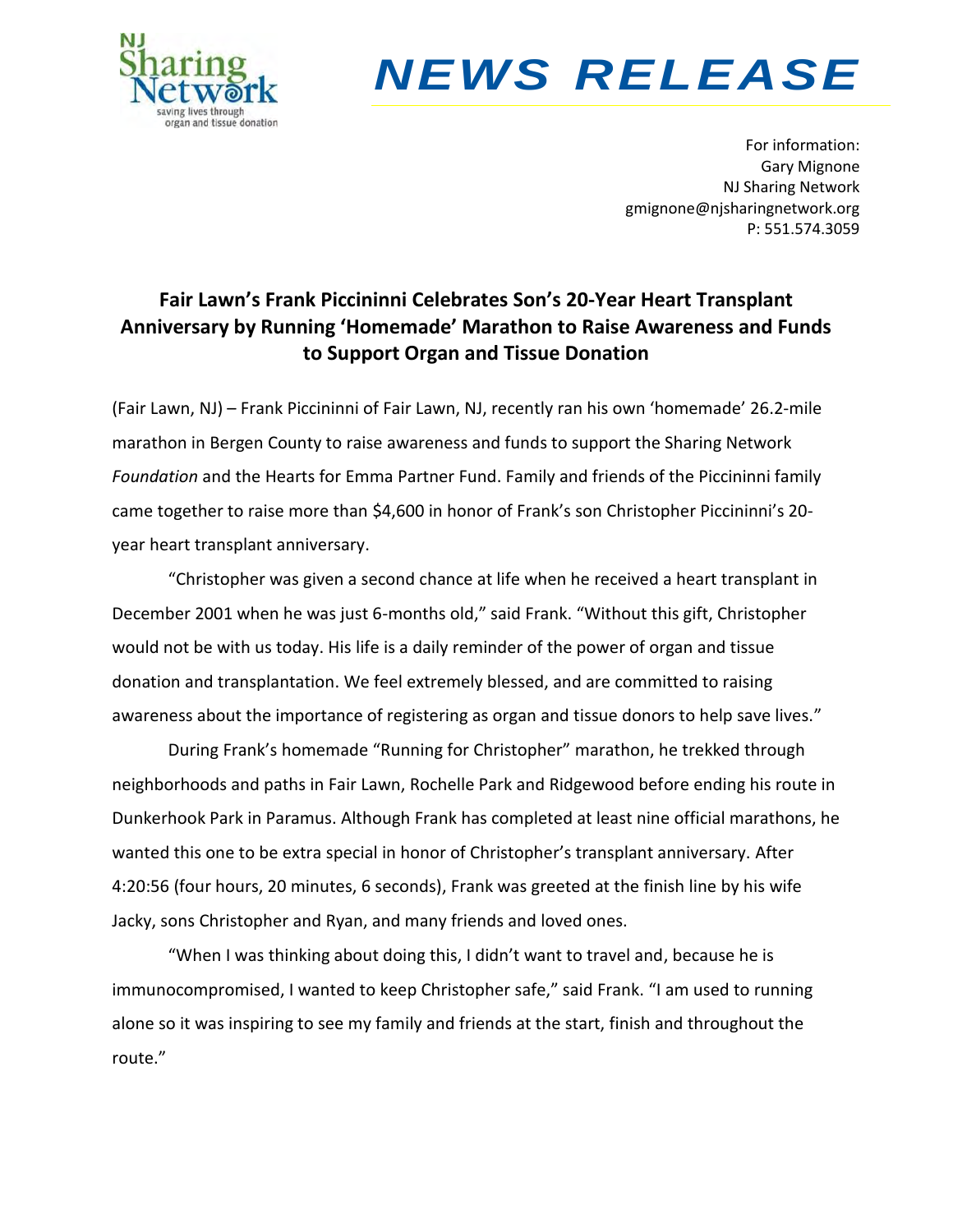Christopher, now 20, was just nine weeks old when he was diagnosed with dilated cardiomyopathy, a condition which enlarged his heart, making it unable to pump enough blood. His only hope for survival was a heart transplant. After spending four months at Mount Sinai Medical Center's Pediatric ICU in Manhattan, thanks to his donor, he underwent a successful heart transplant, giving him a second chance at life.

Christopher continues to live a healthy and active lifestyle as a student at NJIT studying biomedical engineering. He graduated from Fair Lawn High School where he competed as a varsity swimmer all four years.

"I am so proud of my dad for running to raise money for the Sharing Network *Foundation* and the Hearts for Emma Partner Fund," said Christopher. "After being given 20 years of life that I wouldn't have gotten without a transplant, the only thing we can do in return is to help raise funds and advocate for organ and tissue donation."

According to United Network for Organ Sharing (UNOS), nearly 4,000 New Jersey residents are waiting for a life-saving transplant. One person in New Jersey dies every three days waiting for a transplant. Just one organ and tissue donor can save eight lives and enhance the lives of over 75 people. To learn more, get involved and register as an organ and tissue donor, visit [www.NJSharingNetwork.org.](http://www.njsharingnetwork.org/)

### About NJ Sharing Network

Dedicated to saving lives through organ and tissue donation, NJ Sharing Network is the nonprofit organization responsible for the recovery and placement of donated organs and tissue for the nearly 4,000 New Jersey residents waiting for a life-saving transplant. With headquarters in New Providence, NJ, the organization, selected by NJBIZ as one of the state's "Best Places to Work" for the fourth consecutive year, is also part of the national recovery system, serving the 110,000 people on the national waiting list.

#### About the Sharing Network *Foundation*

The Sharing Network *Foundation* is committed to increasing the number of lives saved through innovative transplant research, family support, public awareness and education about the life-saving benefits of organ and tissue donation and transplantation. By making a contribution, you empower our efforts, bringing us a step closer to providing the greatest gift of all... the Gift of Life.

#### About Hearts for Emma

Hearts for Emma provides assistance to families of children with heart disease and supports educational initiatives relating to heart transplantation and organ and tissue donation. As a Partner Fund of the NJ Sharing Network Foundation, Hearts for Emma has raised more than \$50,000 and has helped educate more than 100,000 students about donation and transplant through NJ Sharing Network's high school outreach program.

#### PHOTOS COURTESY OF NJ SHARING NETWORK